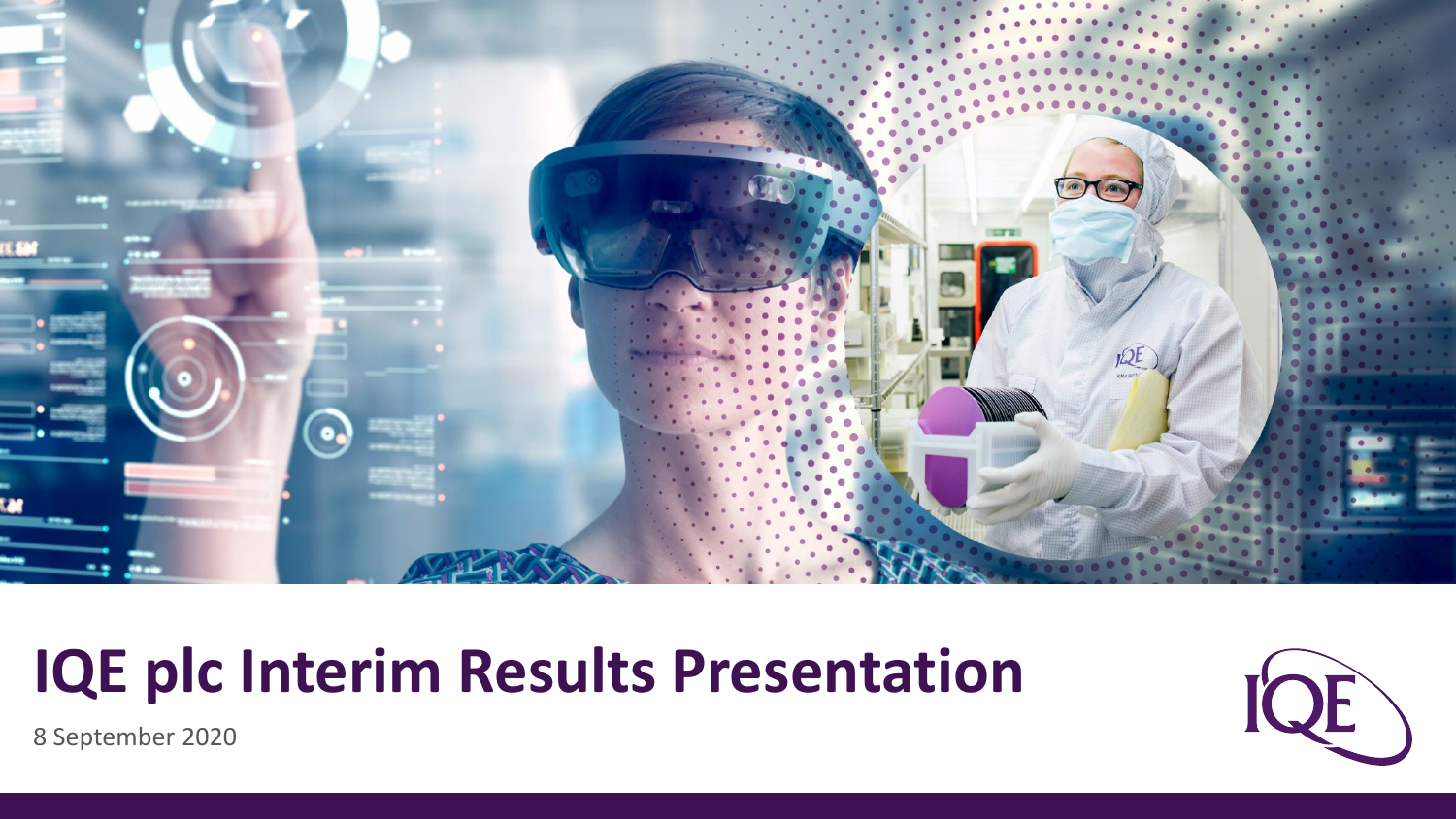### **Disclaimer**



**This presentation has been prepared by IQE plc solely for information purposes and should not be considered to be an offer or solicitation to buy, sell or subscribe for any securities, financial instruments or any rights attaching to such securities or financial instruments. In particular, this presentation does not constitute an offer to sell, or the solicitation of an offer to acquire or subscribe for, securities in any jurisdiction where such offer or solicitation is unlawful. This presentation is not comprehensive and does not contain all of the information material to an investor.**

This presentation may contain forward-looking statements. Forward-looking statements can be identified as anything other than statements of historical fact contained in this presentation and by their nature are subject to uncertainty and risks. Forward-looking statements are statements regarding our intent, belief or current expectations and are not guarantees of future performance. Actual performance and results may differ materially from those described in this presentation. Readers are cautioned not to place undue reliance on these forward-looking statements.

This presentation is directed only at (i) persons outside the United Kingdom to whom it is lawful to communicate it, or (ii) persons having professional experience in matters relating to investments who fall within the definition "investment professionals" in Article 19(5) of the Financial Services and Markets Act 2000 (Financial Promotion) Order 2005, as amended (the "Order"), or (iii) high net worth companies, unincorporated associations and partnerships and trustees of high value trusts as described in Article 49(2) of the Order and any other persons who fall within other applicable exemptions under the Order, provided that in the case of persons falling into categories (ii) and (iii), the communication is directed only at persons who are also "qualified investors" as defined in Section 86 of the Financial Services and Markets Act 2000 (together, "Relevant Persons"). Any investment or investment activity to which this presentation relates is available only to, and will be engaged in only with, Relevant Persons. This Presentation must not be acted on or relied on by persons who are not Relevant Persons. You represent and agree that you are a Relevant Person. This presentation is not directed to nor intended for distribution or use by any person or entity, in any jurisdiction where to do so would constitute a violation of the relevant laws of that jurisdiction.

The information contained in this presentation is provided as at the date of presentation and is subject to change without notice. Whilst the presentation has been prepared in good faith, no representation or warranty, express or implied, is give by IQE plc or its representatives as to the accuracy or completeness off the information or opinions in the presentation. IQE plc and its representatives shall have no liability whatsoever, whether under contract, tort, trust or otherwise, to you or any other person resulting from the use of, or reliance on, any information in this presentation. Any dispute, action or other proceeding relating to this presentation shall be adjudicated within the exclusive jurisdiction of the courts of England. All material in this presentation shall be governed by the laws of England and Wales.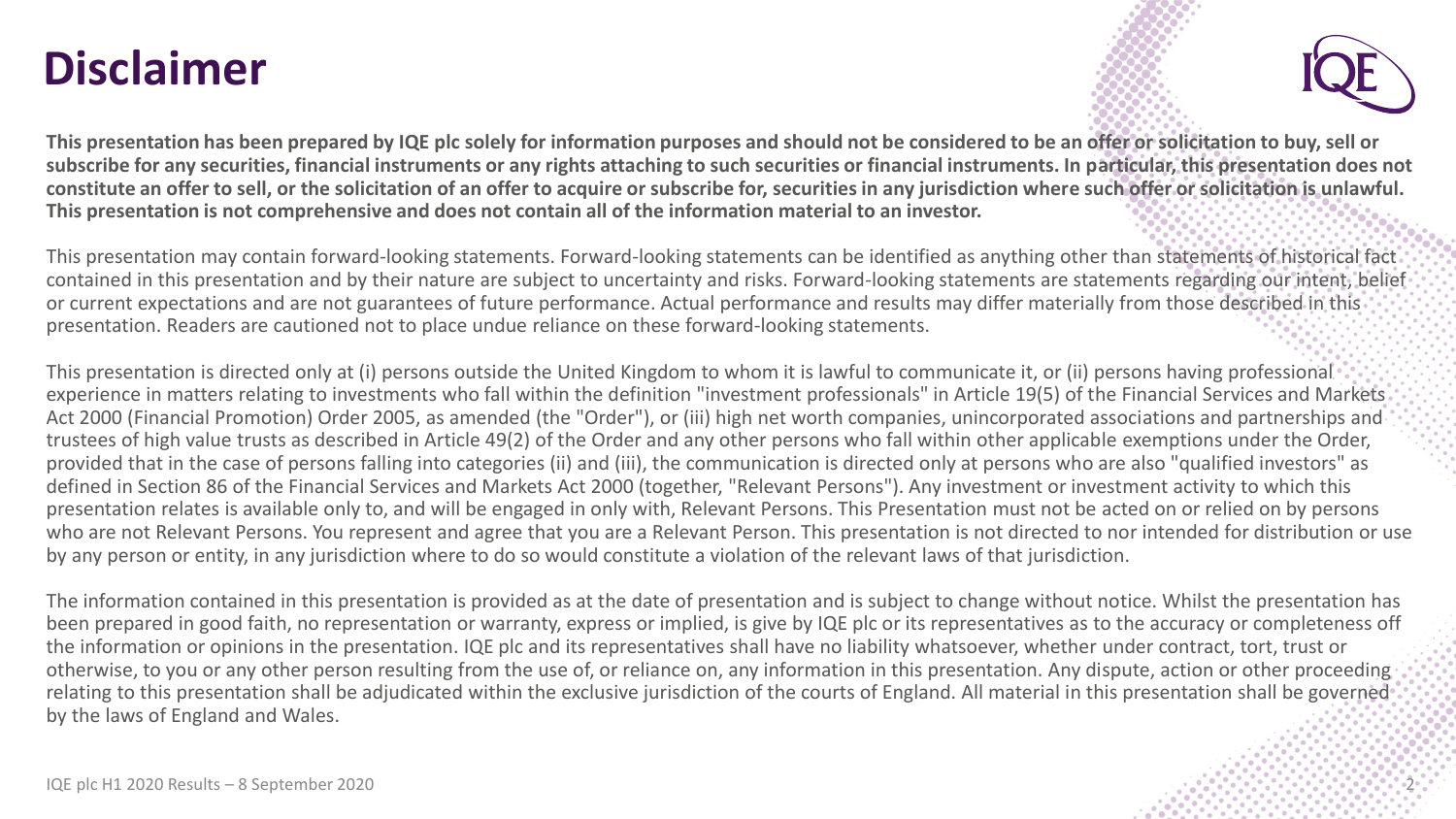

# **Introduction and Business Update Drew Nelson, CEO**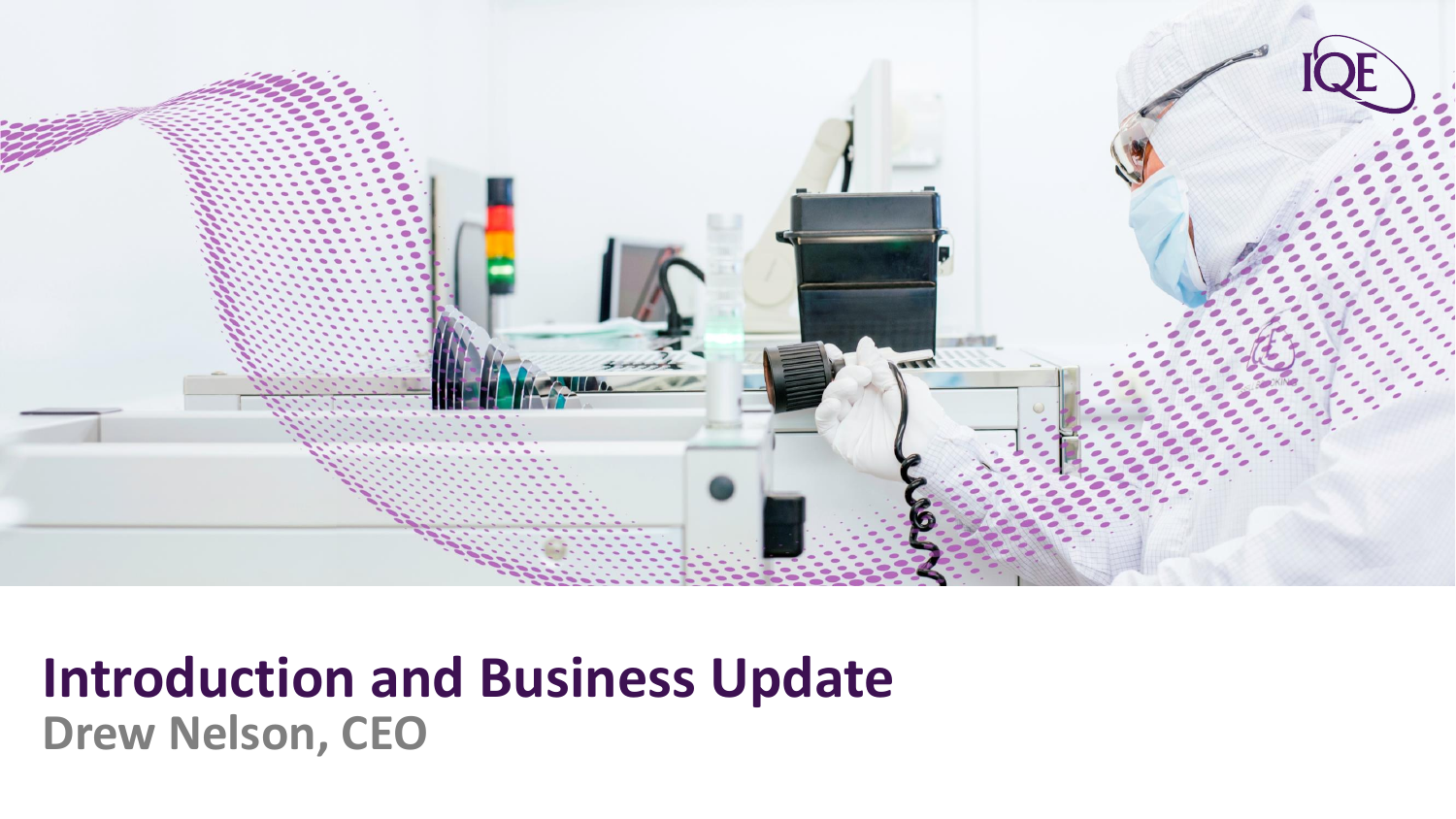## **Introduction**

#### **Record revenue performance and strong cash conversion**

| <b>Financial Highlights</b>                            |                                                                                                         |
|--------------------------------------------------------|---------------------------------------------------------------------------------------------------------|
| <b>Revenue</b>                                         | <b>Adjusted Operating Profit</b>                                                                        |
| £89.9m                                                 | £4.3m                                                                                                   |
| In line with June Trading Update;<br>+35% year-on-year | Return to profitability                                                                                 |
| <b>Adjusted Cashflow from Operations</b>               | <b>Net debt</b>                                                                                         |
| £16.2m                                                 | (E7.4)m                                                                                                 |
| c.100% Adjusted<br><b>EBITDA conversion</b>            | <b>£8.6m</b> reduction since FY19 due to strong<br>cash generation from operations and<br>reduced capex |
|                                                        |                                                                                                         |

4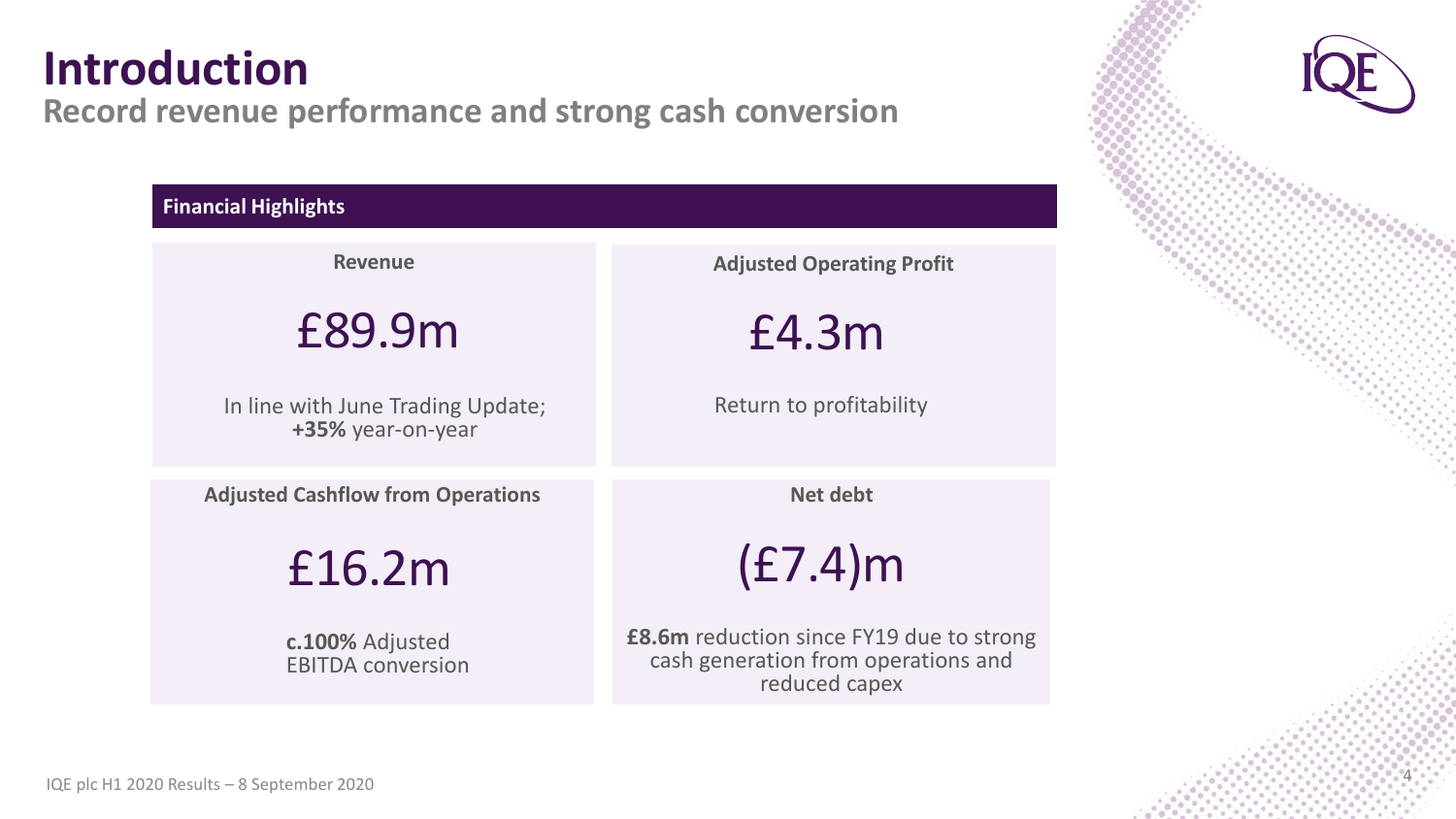## **Business Performance**

#### **Record trading despite a challenging global context**



| <b>Resilience</b>                                                                                                                                                                                                                      | <b>Operational Progress</b>                                                                                                                                                           | <b>Wireless Growth</b>                                                                                                                                                                                                                            | <b>Photonics Demand</b>                                                                                                                                                                                                          | <b>Macro Trends</b>                                                                                                                                                                                                                                              |
|----------------------------------------------------------------------------------------------------------------------------------------------------------------------------------------------------------------------------------------|---------------------------------------------------------------------------------------------------------------------------------------------------------------------------------------|---------------------------------------------------------------------------------------------------------------------------------------------------------------------------------------------------------------------------------------------------|----------------------------------------------------------------------------------------------------------------------------------------------------------------------------------------------------------------------------------|------------------------------------------------------------------------------------------------------------------------------------------------------------------------------------------------------------------------------------------------------------------|
| Continuous production<br>and no disruption incurred<br>during COVID period<br>Strong underlying market<br>demand with focus on<br>telecommunications and<br>connectivity during a<br>period of social distancing<br>and remote working | Continued improvement in<br>utilisation and productivity<br>across Group<br>manufacturing sites<br><b>Consolidation of US MBE</b><br>activities in the North<br>Carolina site by 2024 | Over 50% year-on-year<br>growth in H1<br>Strength in sales of wafers<br>for Power Amplifiers<br>driven by 5G handset<br>launches<br>Significant growth in GaN<br>on SiC wafers for antenna<br>elements deployed in 5G<br>infrastructure roll-outs | Over 20% year-on-year<br>growth in H1<br>Continued growth in<br>existing major supply<br>chain for 3D sensing<br>driven by content gains<br>Strong laser demand for<br>communications,<br>aerospace and military<br>applications | IQE continues to be well<br>placed to execute<br>opportunities in 5G and<br>connected devices<br>5G will be a multi-year<br>replacement cycle and<br>transformation in how we<br>live and work<br>We are just at the start<br>and the path will not be<br>linear |









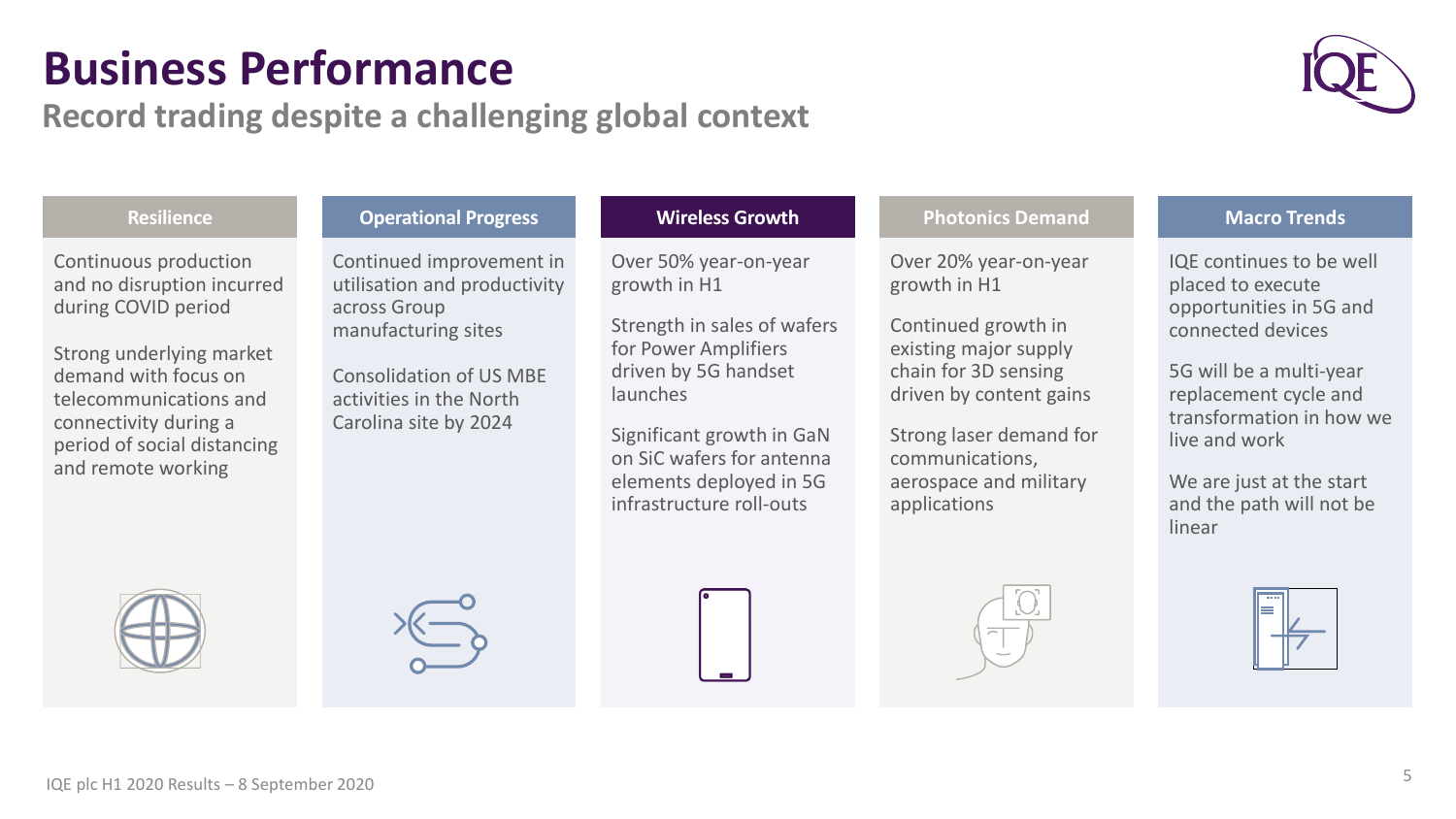

## **Interim Financial Results Tim Pullen, CFO**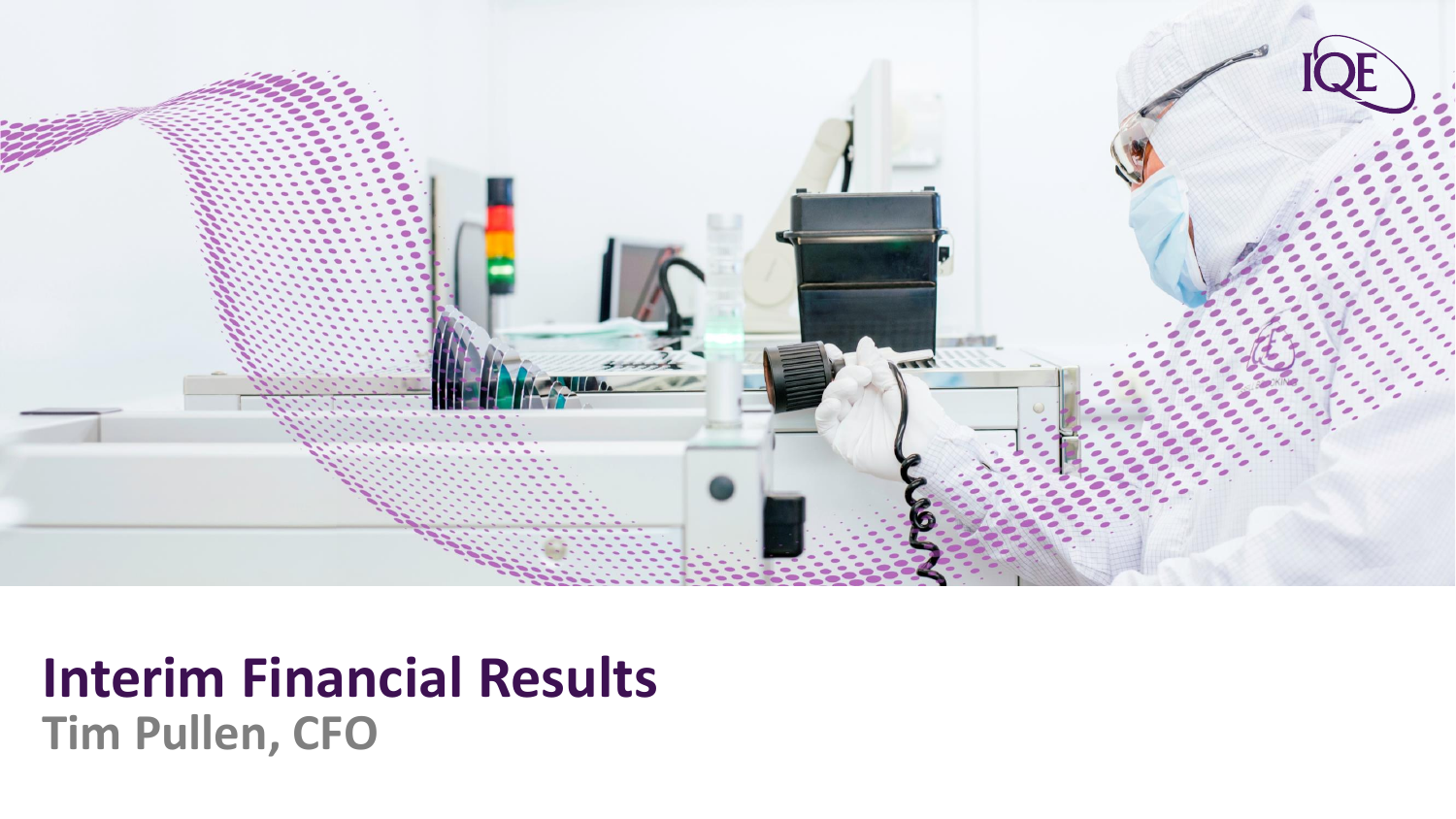## **Summary Financials**

| £'million                                      | H1 2020 | H1 2019 |
|------------------------------------------------|---------|---------|
| <b>Revenues</b>                                | 89.9    | 66.7    |
| <b>Adjusted EBITDA1</b>                        | 16.3    | 7.4     |
| Adjusted operating profit / (loss)             | 4.3     | (1.9)   |
| <b>Reported LBT</b>                            | (6.2)   | (3.7)   |
| <b>Reported LAT</b>                            | (5.0)   | (10.7)  |
| <b>Net Cashflow from Operations (Adjusted)</b> | 16.2    | 6.7     |
| <b>Net Cashflow from Operations (Reported)</b> | 15.1    | 4.0     |
| Capital expenditure <sup>2</sup>               | 1.1     | 19.1    |
| Net debt $3$                                   | (7.4)   | (0.8)   |
| <b>Adjusted fully diluted EPS</b>              | 0.28p   | (1.29p) |

1 Adjusted performance measures exclude the impact of certain non-cash charges and one-off or non-operational items fully disclosed in the interim statement

- 2 Capex stated is Property Plant and Equipment cash capex
- 3 Net debt is defined as borrowings less cash but excluding lease liabilities



#### **Record first half revenues, return to profitability and reduction in net debt**

- Revenue of £89.9m representing 35% year-onyear growth and a record first half revenue performance for the Group
- Adjusted operating profit of £4.3m representing a return to profitability driven by additional volume against the Group's high operational gearing
- Reported operating loss of £5.0m primarily as a result of the non-cash write down of certain development intangibles, patents and recognition of an onerous contract provision, related to cREO technologies
- Decision to focus cREO development on filters and pause other cREO development due to reassessed timing of anticipated revenue streams for the technology
- Adjusted cash inflow from operations of £16.2m representing c.100% Adj EBITDA conversion
- Strong liquidity with a net debt of £7.4m, which has reduced by almost £9m since year end FY19 as a result of strong operating cash generation and lower levels of capital investment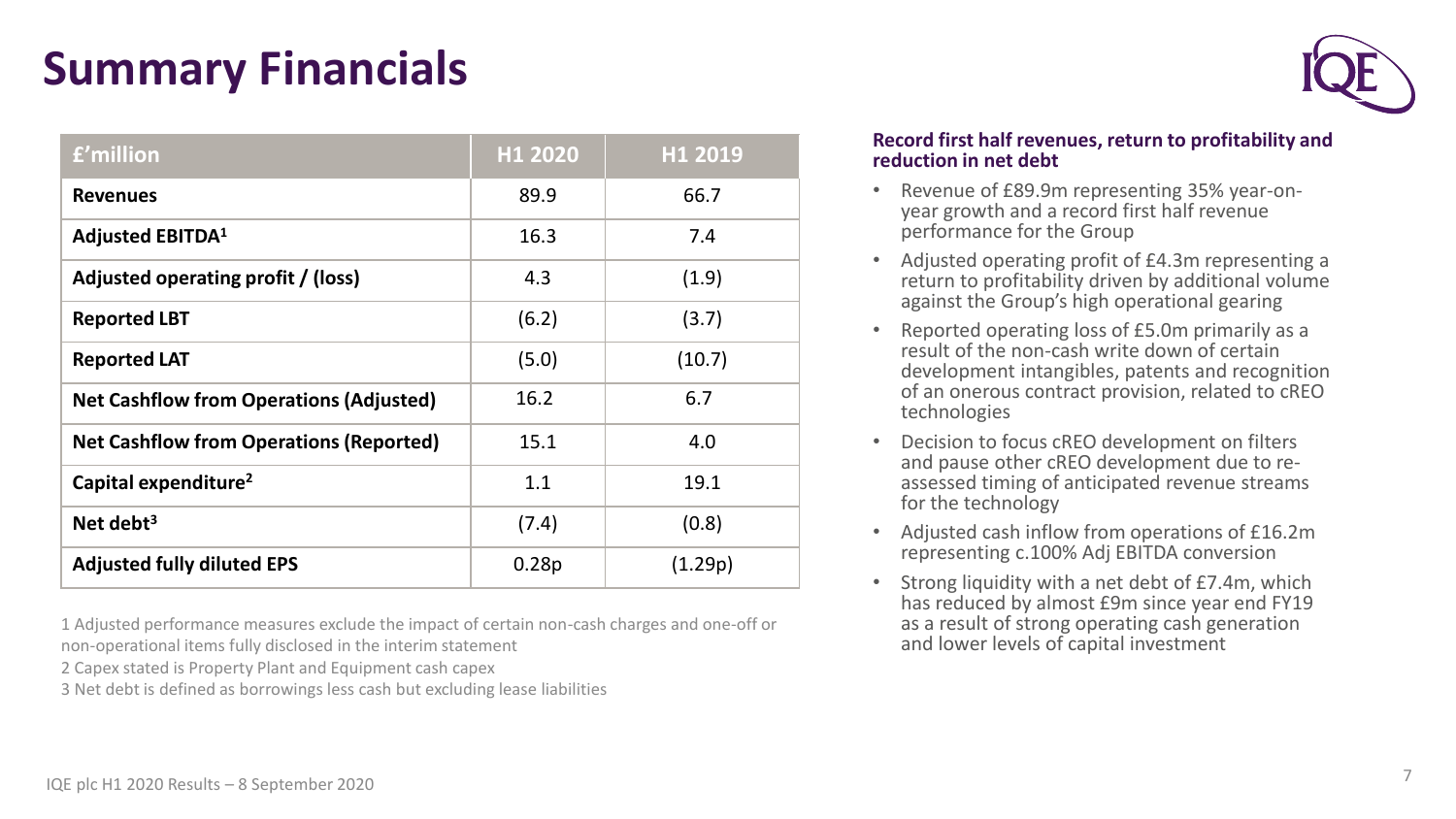### **Revenue Segmentation**



#### **Segmental P&Ls**

| <b>Revenue</b><br>f'm    | <b>H1 2019</b><br>$(6 \text{ mths})$ | H1 2020<br>$(6 \text{ mths})$ | YoY<br><b>Change</b><br>(%) |
|--------------------------|--------------------------------------|-------------------------------|-----------------------------|
| <b>Wireless Revenue</b>  | 30.1                                 | 45.5                          | $+51%$                      |
| <b>Photonics Revenue</b> | 35.5                                 | 43.4                          | $+22%$                      |
| CMOS++                   | 1.1                                  | 0.9                           | $-12%$                      |
| <b>Total Revenue</b>     | 66.7                                 | 89.9                          | +35%                        |

#### **H1 Revenue Segmentation**

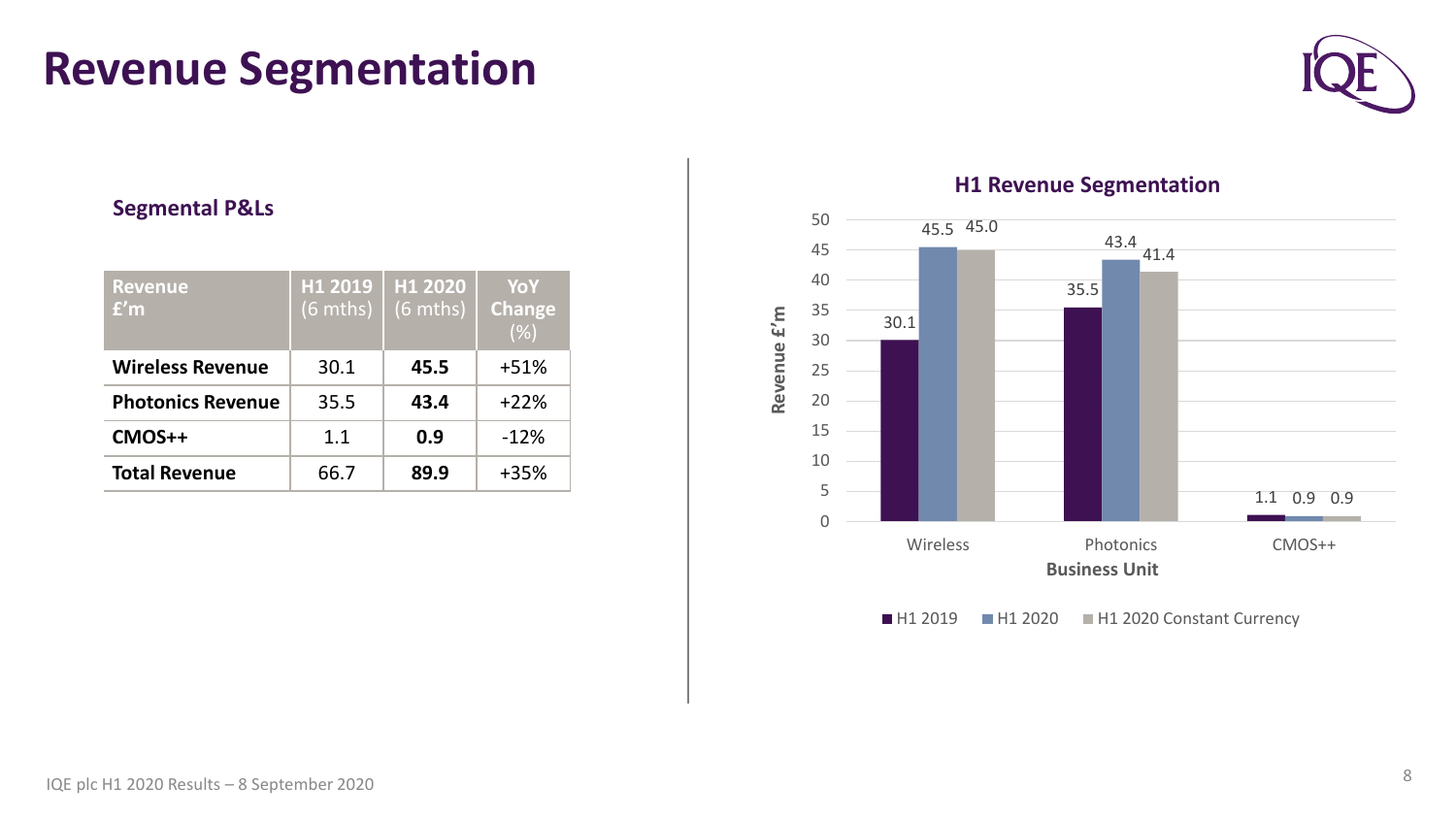## **Capital Expenditure**





- Cash capex of £1.1 million
- Reduction in capex due to the completion of the infrastructure phase of the Group's expansion in Massachusetts USA, Hsinchu Taiwan and Newport Wales
- FY 2020 PP&E capex of no more than £10m
- Any tool investment will be linked to anticipated future demand for specific products

**Cash Intangible Investment £'m**



- Purchase of intangibles (primarily patents) and technology development costs
- Continued investment in R&D to support technology roadmap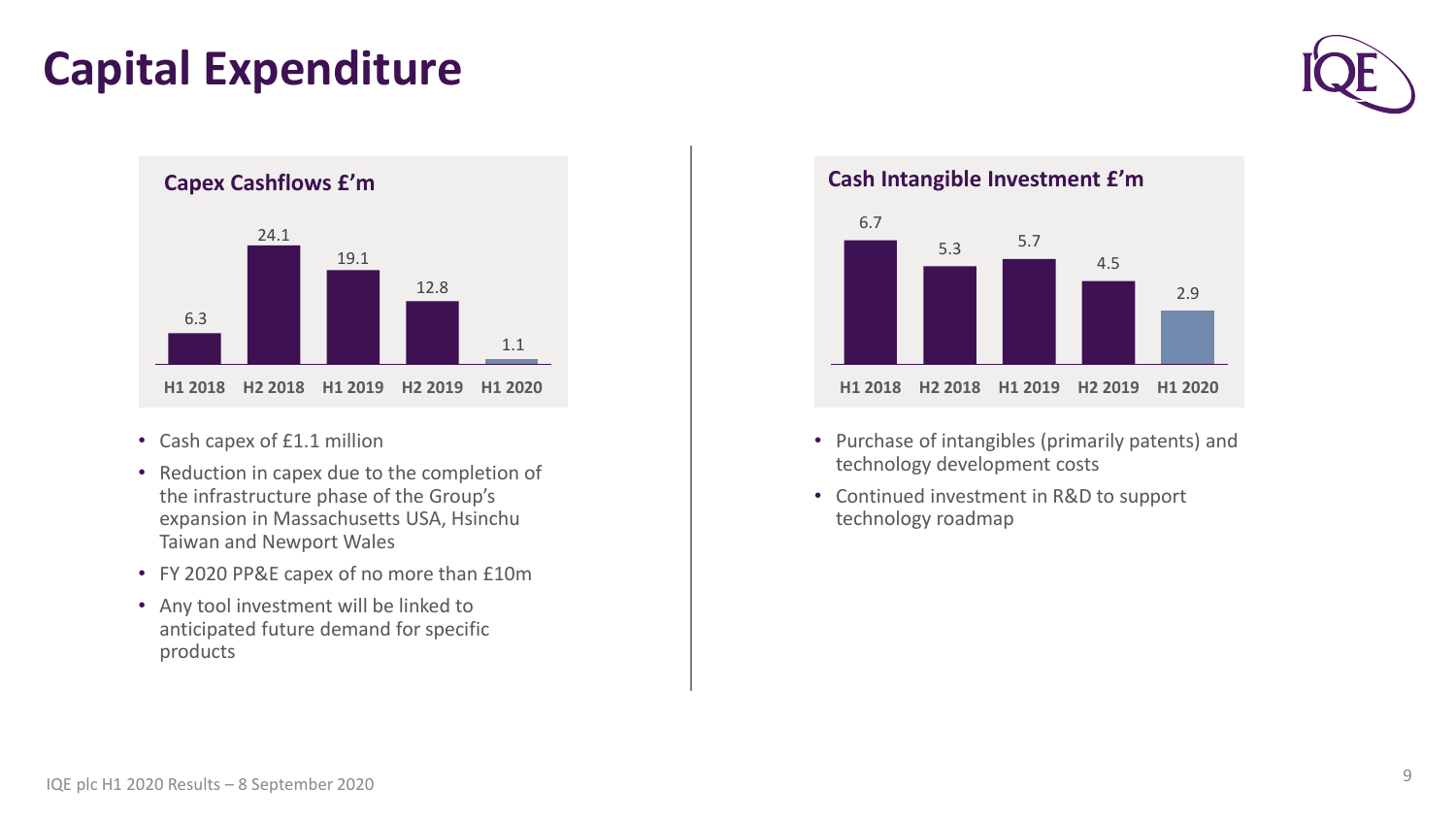# **Cashflow and Net Debt**



7.6 9.4 4 12.5 14.2 **H1 2018 H2 2018 H1 2019 H2 2019 H1 2020 Cash generated from operations £'m**

- £14.2m cash from operations before exceptional items
- c.100% Adj EBITDA cash conversion

**Adjusted cash flow from operations £'m**



• c.100% Adjusted EBITDA conversion



- Net debt reduced by £9m as a result of strong operating cash generation and reduced capex
- Liquidity remains strong and IQE has access to material debt facilities totalling c£57m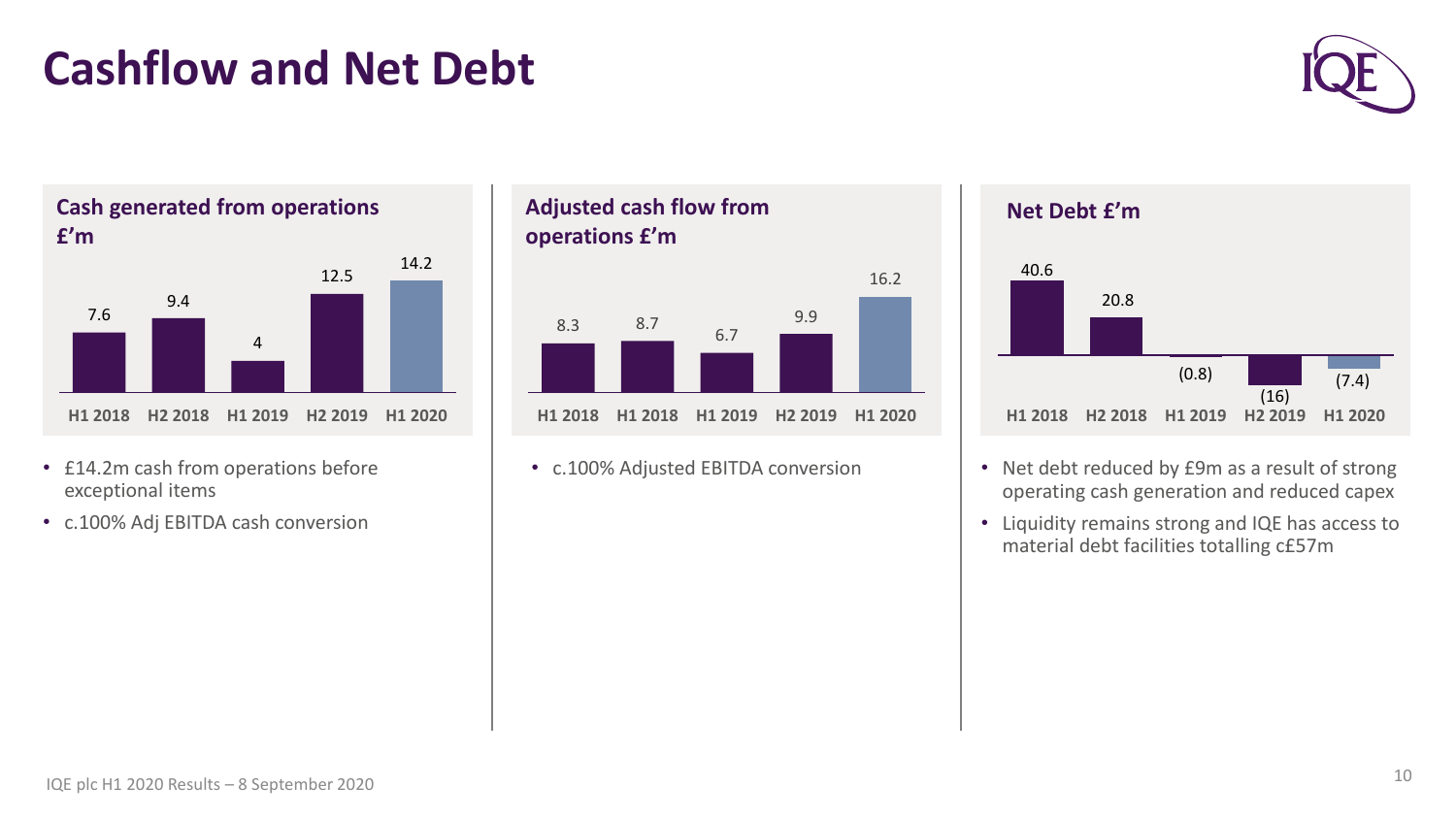#### **Balance Sheet** As at 30 June 2020

| £'million                             | H1 2020 | H1 2019 |
|---------------------------------------|---------|---------|
| <b>Intangible Assets</b>              | 114.6   | 123.3   |
| <b>Property Plant &amp; Equipment</b> | 135.2   | 136.6   |
| <b>Other non-current Assets</b>       | 46.6    | 58.2    |
| <b>Current Assets</b>                 | 92.3    | 85.8    |
| <b>Current Liabilities*</b>           | (38.0)  | (44.3)  |
| <b>Bank Borrowings</b>                | (24.8)  | (12.0)  |
| <b>Lease Liabilities</b>              | (48.1)  | (49.3)  |
| <b>Other non-current liabilities</b>  | (3.7)   |         |
| <b>Net Assets</b>                     | 274.1   | 298.3   |

\* Excludes bank borrowings and lease liabilities highlighted separately

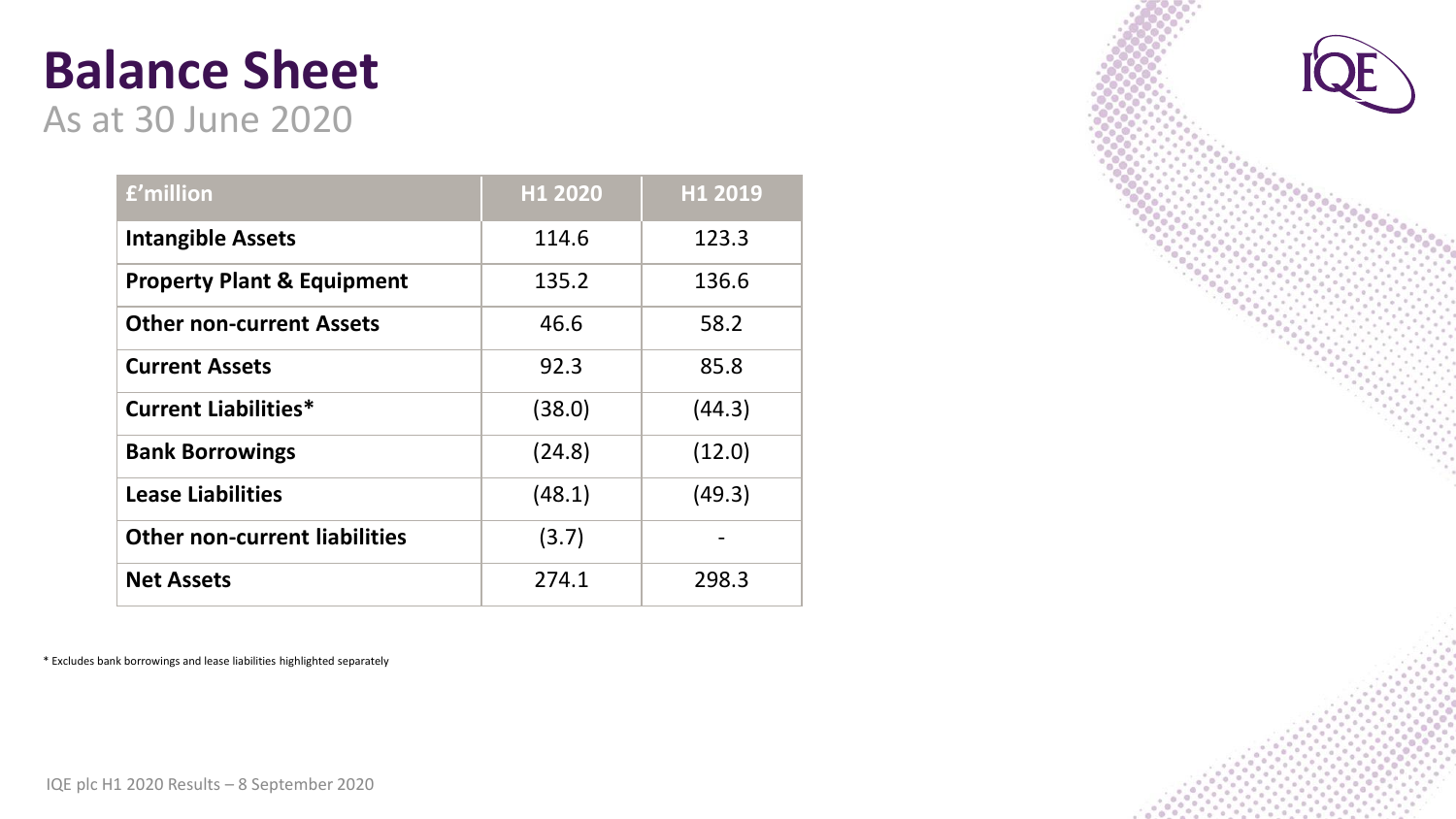

# **Business Outlook and Guidance Tim Pullen, CFO**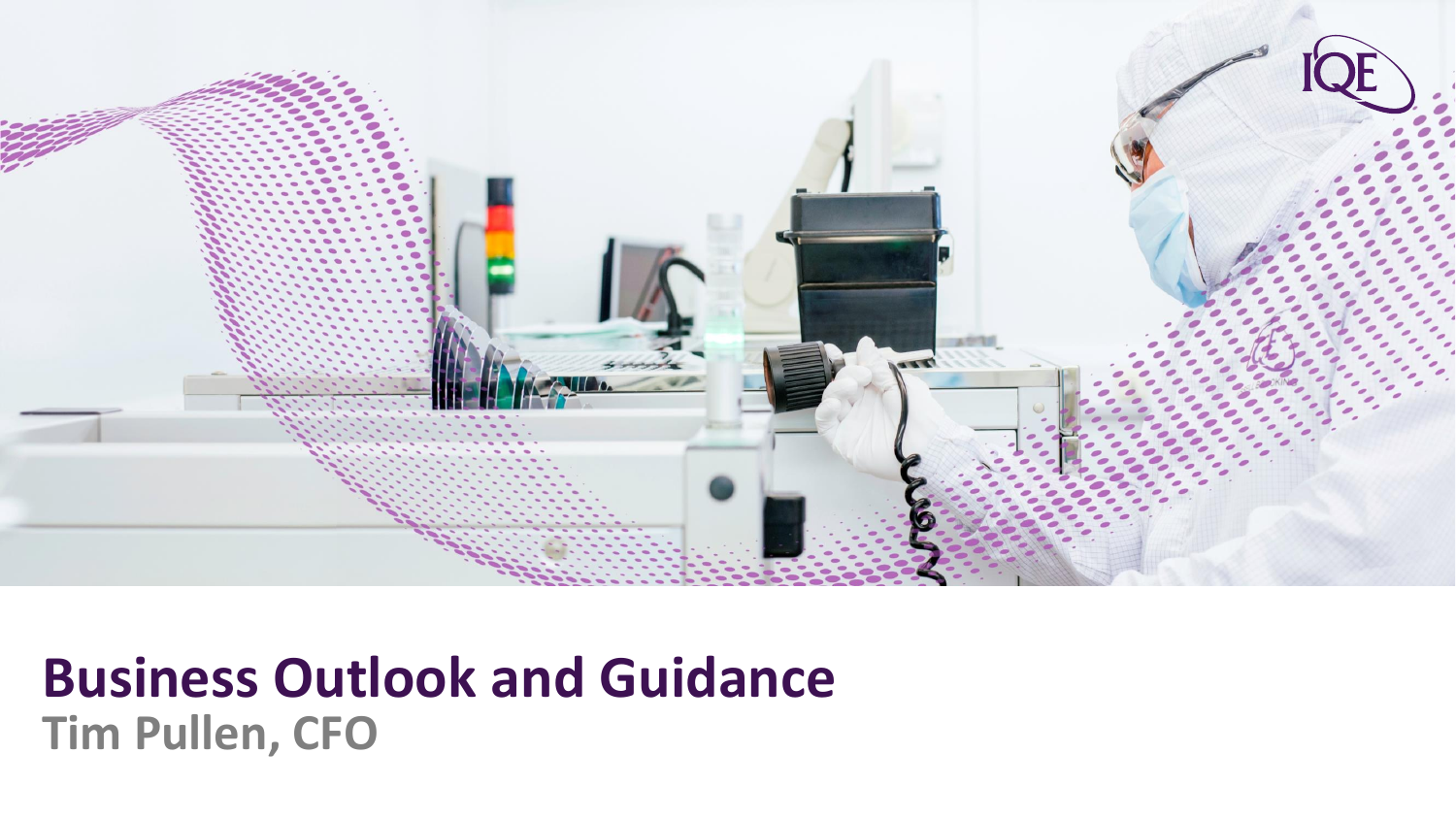## **Financial Outlook**

- To date the Group has not provided full year guidance due to the uncertainty of the global pandemic and anticipated global recession. Despite this environment, performance to date has been strong and IQE's customers have recently reported positive trading updates and outlooks, underlining the resilience of the sector.
- In this context, the Group now provides full year FY20 revenue guidance of at least £165m equating to full year revenue growth of at least 18%.
- The Group expects to deliver at least a mid-single digit adjusted operating profit for FY20.
- The Group reiterates PP&E cash capital expenditure guidance of no more than £10m. Any investment in additional tools will be linked to future revenue opportunities.
- The rate of growth into 2021 will be affected by prevailing macro economic conditions.

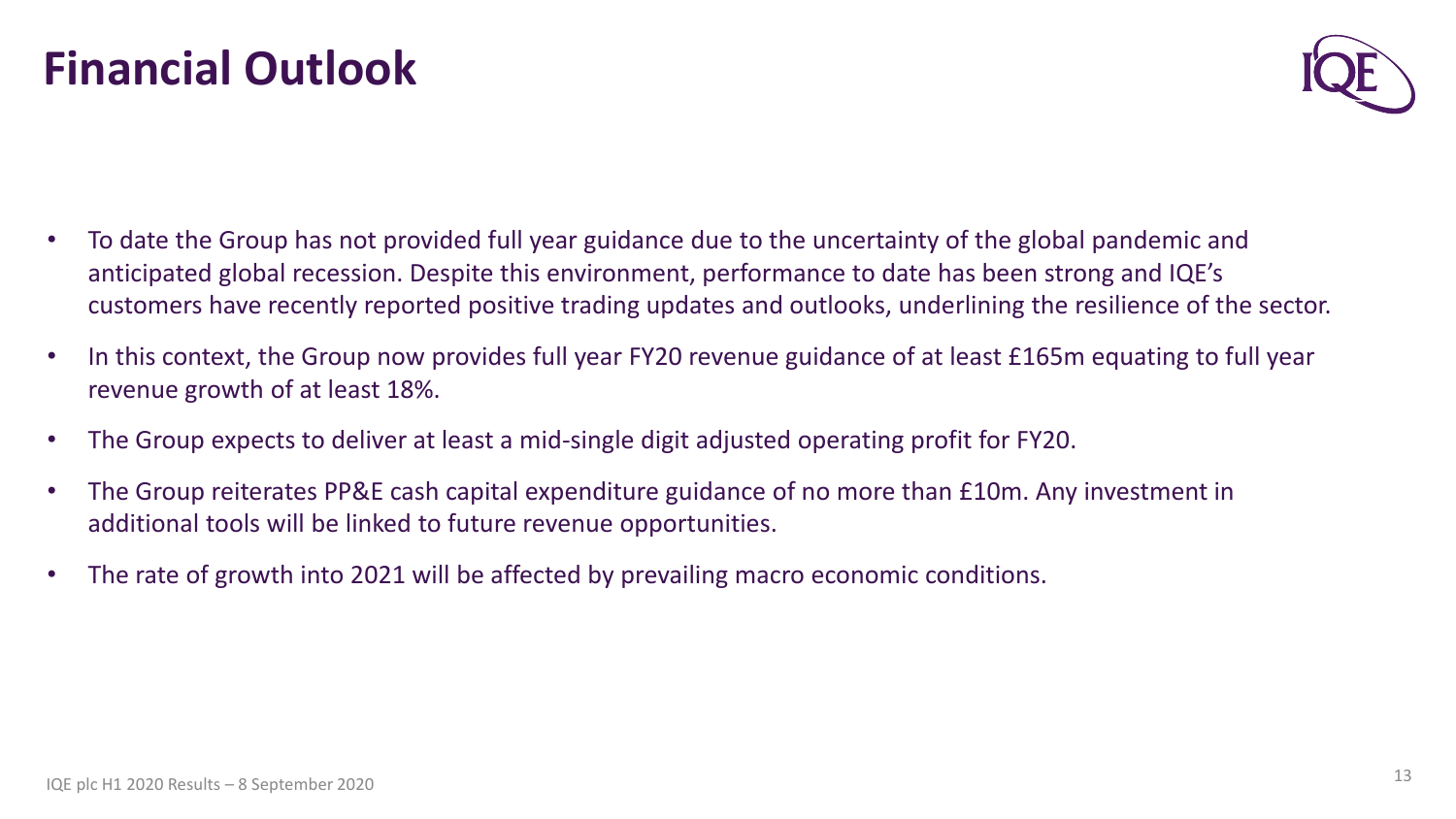

# **Strategic Update Drew Nelson, CEO**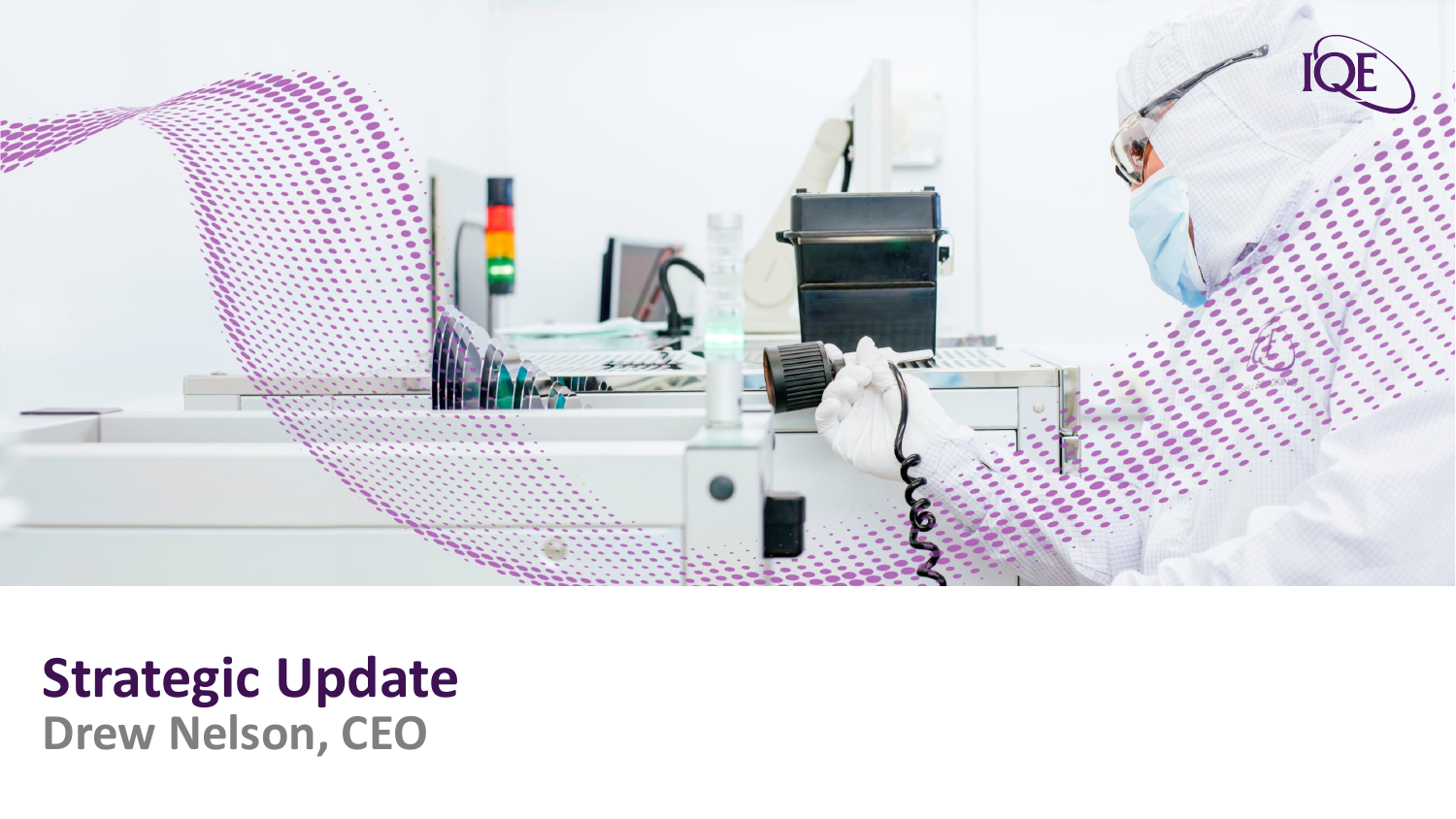# **H1 2020 Progress on Strategy**



#### **Investing in the future of compound semis**



#### **Strategic Goal**

- Leveraging and expanding the IP Portfolio
- Developing new products
- Targeting new market entry
- Innovation in integration and miniaturization

#### **Progress**

- Full-service DFB lasers for data comms using Nano-Imprint Lithography
- Quasi-Photonic Crystal for VCSEL module integration
- Infra red lasers for environmental and health monitoring
- 5G Front End Module integration opportunities in Switches and Filters
- Focusing cREO development on Filters with ongoing partner engagement

#### **Scaling up the business for growth**



- Expand Group capacity
- Qualify Customers in strategic markets
- Enhance management controls, systems and processes to enable mass production

#### **Progress**

- Capital expenditure significantly reduced following completion of the infrastructure phase of the capacity expansion
- Closure of IQE's Pennsylvania US site by 2024 and consolidation of MBE development and production at the North Carolina US site announced to staff and customers in August

#### **Expanding Margins and Cashflows**



#### **Strategic Goal**

- Superior unit economics from superior yields and economies of scale
- Customer and market diversification
- Shift to Materials Solution Provider

#### **Progress**

- Site utilisation significantly improved vs FY19 levels
- Return to profitability as a result of additional volume and high operational gearing
- Strong operating cashflow reported for H1 2020 with a reduction in net debt strengthening liquidity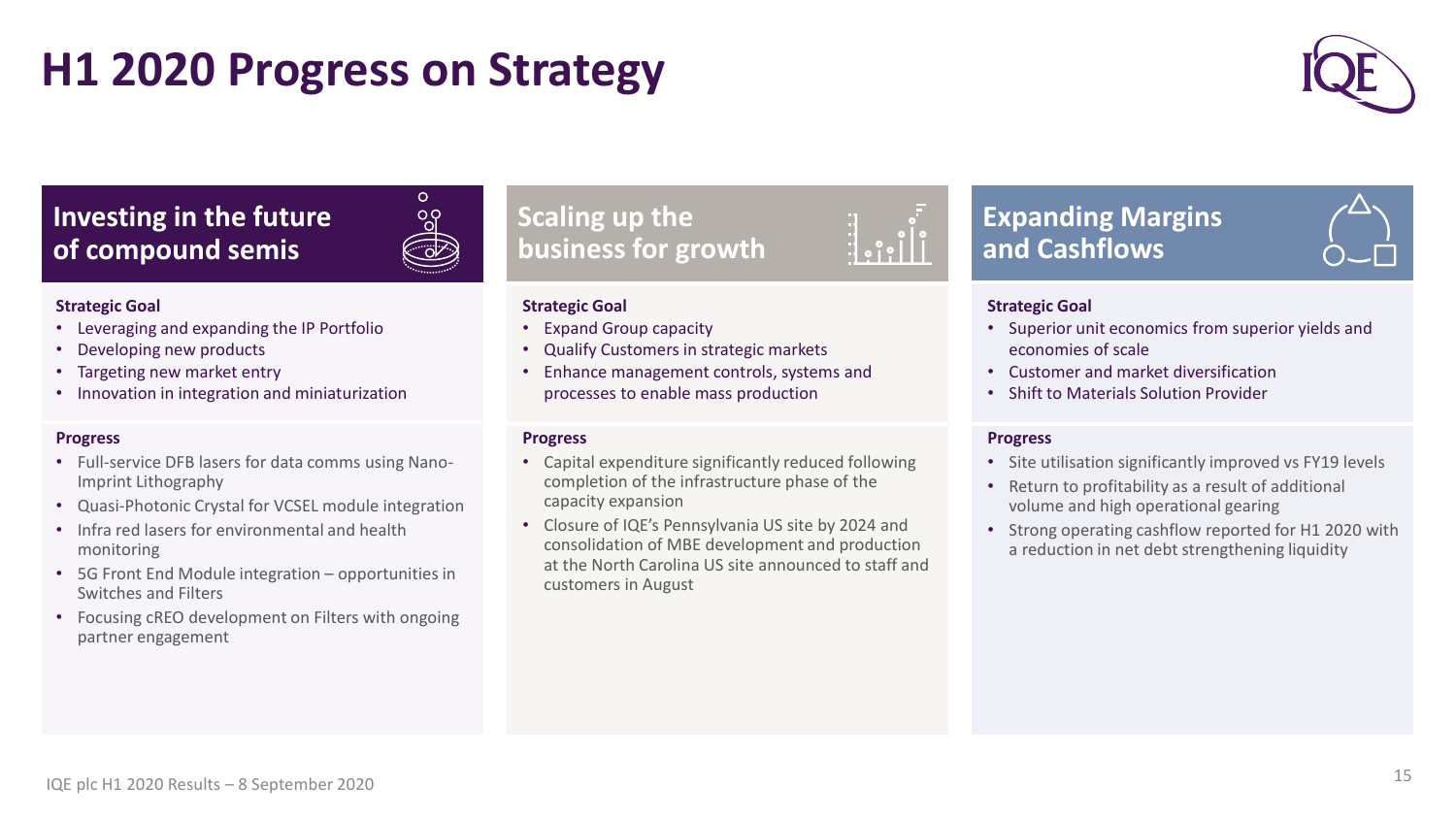# **IQE Technology Roadmap**



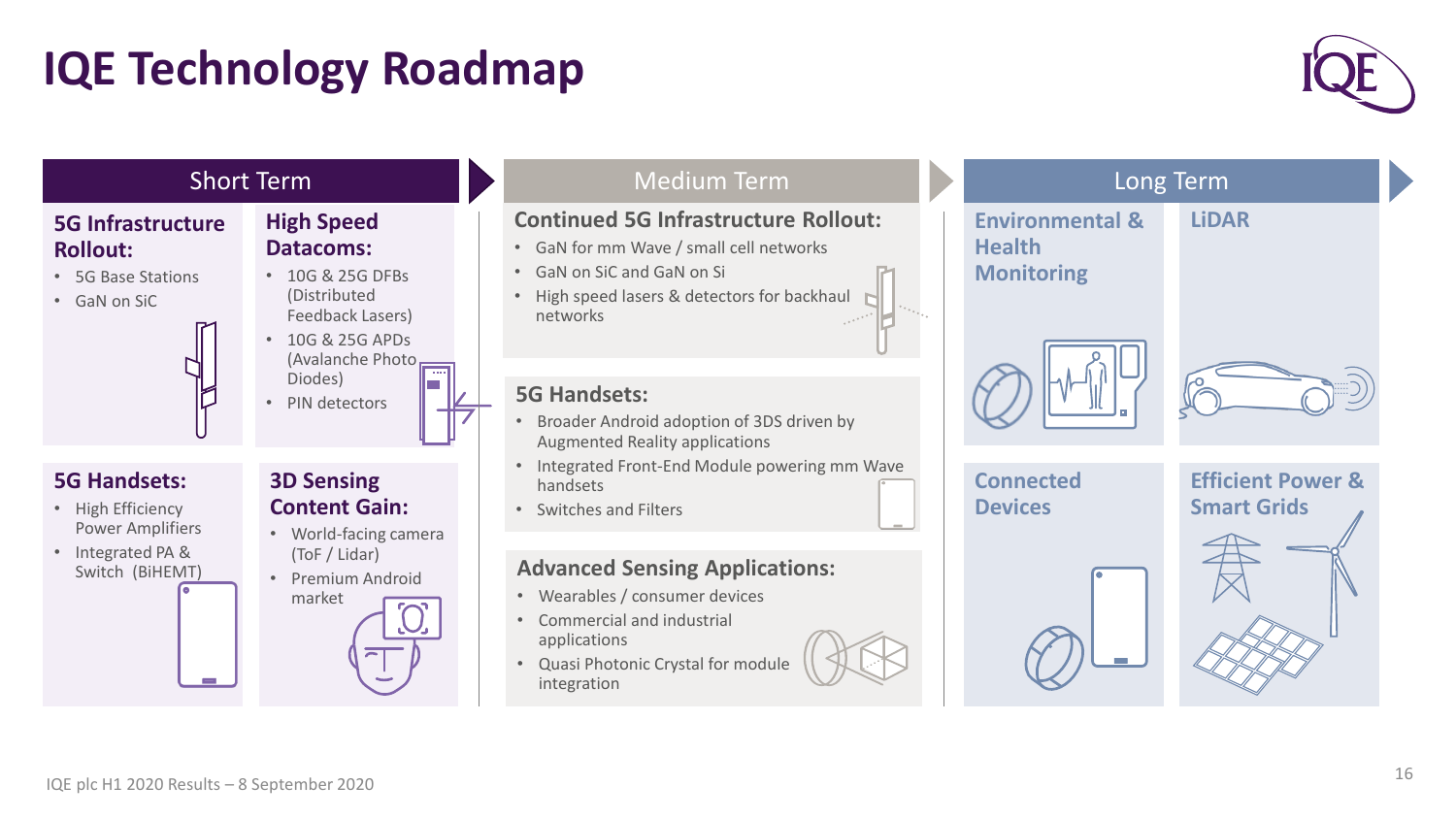#### **5G is enabled by the performance of compound semiconductors**





17